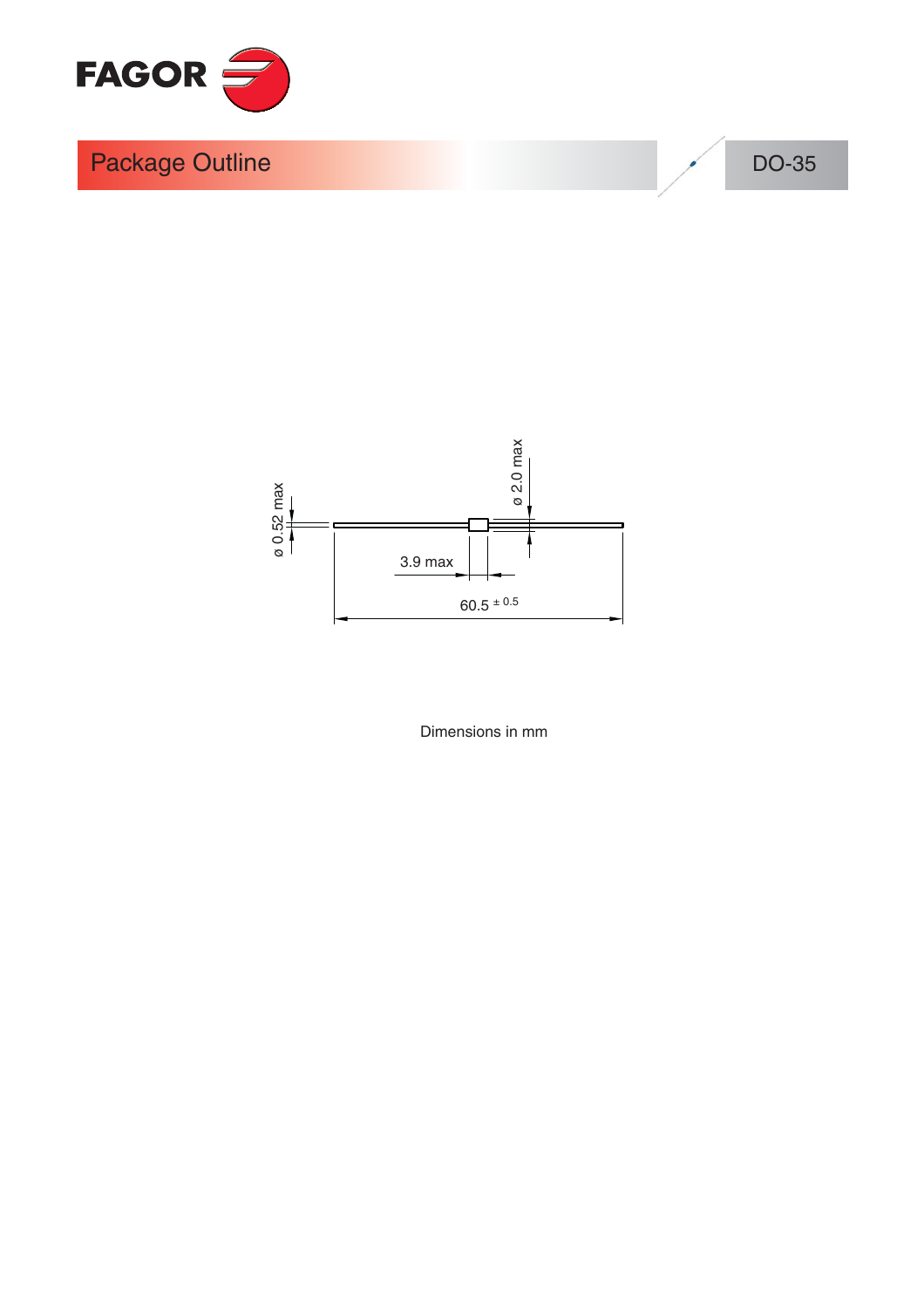



#### **MINIMELF**





|      | <b>DIMENSIONS</b>    |      |      |  |  |  |  |
|------|----------------------|------|------|--|--|--|--|
| REF. | Milimiters           |      |      |  |  |  |  |
|      | Min.                 | Max. |      |  |  |  |  |
| A    | 3.30                 | 3.70 |      |  |  |  |  |
| B    | 1.50<br>1.40<br>1.60 |      |      |  |  |  |  |
| C    | 0.35                 | 0.45 | 0.55 |  |  |  |  |
| D    | 1.35<br>1.40<br>1.40 |      |      |  |  |  |  |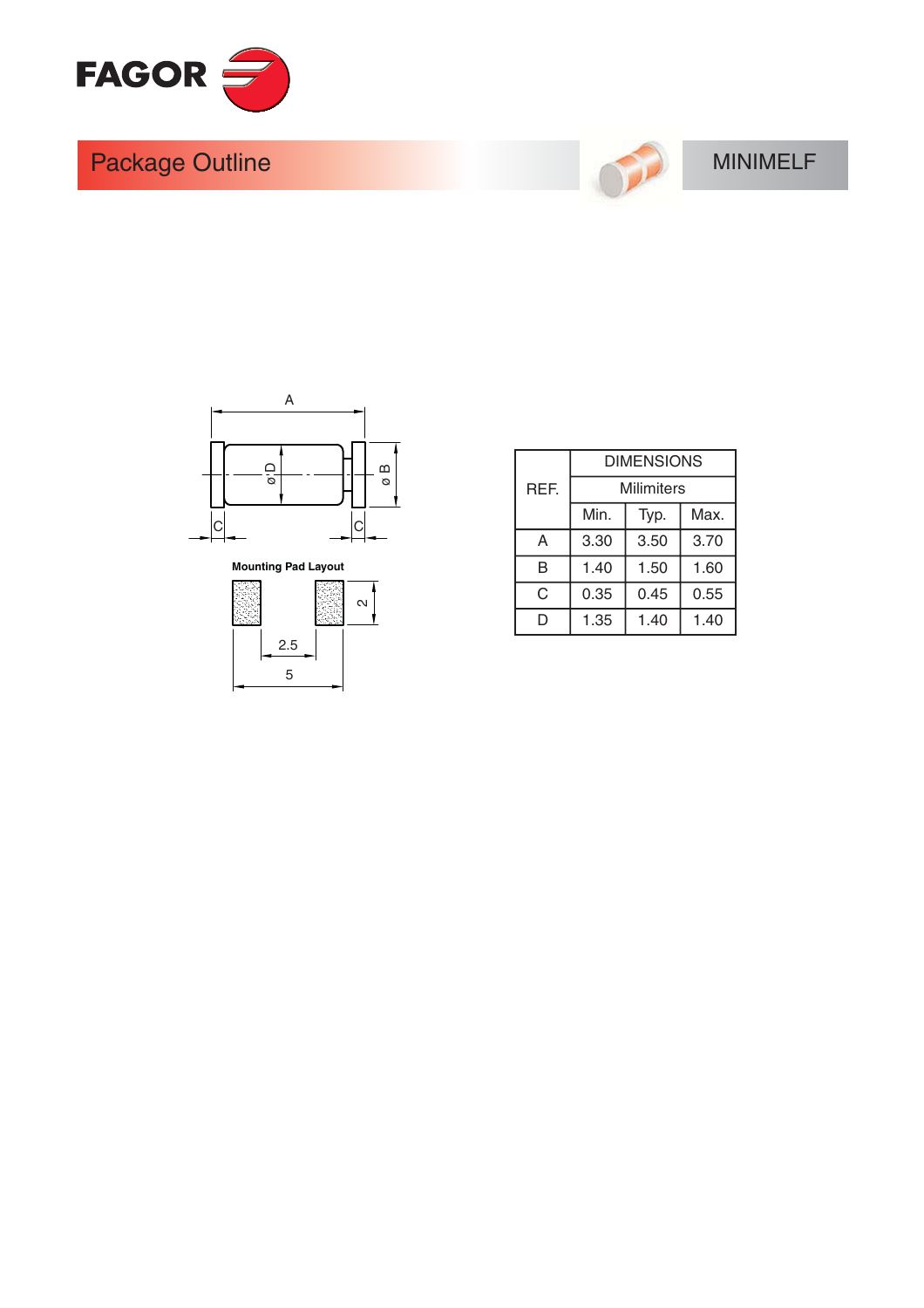



#### SOT-23-3L



|                |       | <b>DIMENSIONS</b> |
|----------------|-------|-------------------|
| REF.           |       | <b>Milimeters</b> |
|                | Min.  | Max.              |
| A              | 0.89  | 1.4               |
| A <sub>1</sub> | 0.05  | 0.15              |
| B              | 0.3   | 0.51              |
| C              | 0.080 | 0.18              |
| D              | 2.75  | 3.04              |
| e              | 0.85  | 1.05              |
| e1             | 1.7   | 2.1               |
| E              | 1.2   | 1.6               |
| н              | 2.1   | 2.75              |
| L              | 0.40  | 0.70              |
| S              | 0.45  | 0.65              |

Dimensions in mm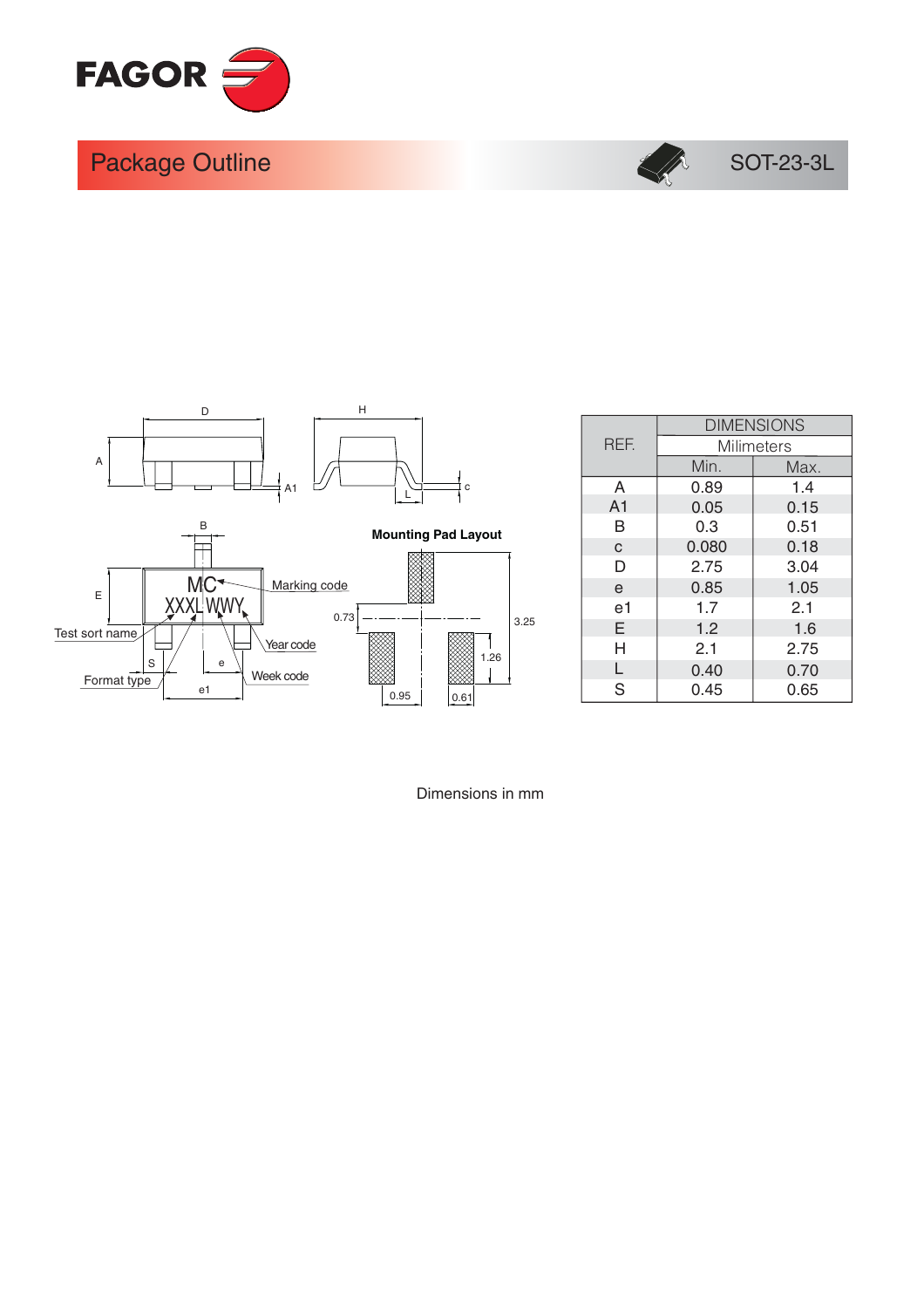



### TO-261AA (SOT-223)



|            | <b>DIMENSIONS</b> |                   |      |  |  |  |  |
|------------|-------------------|-------------------|------|--|--|--|--|
| <b>REE</b> |                   | <b>Milimeters</b> |      |  |  |  |  |
|            | Min.              | Nominal           | Max. |  |  |  |  |
| Α          | 6.30              | 6.50              | 6.70 |  |  |  |  |
| B          | 6.70              | 7.00              | 7.30 |  |  |  |  |
| C          | 3.30              | 3.50              | 3.70 |  |  |  |  |
| D          |                   | 4.60              |      |  |  |  |  |
| F          |                   | 2.30              |      |  |  |  |  |
| F          | 2.95              | 3.00              | 3.15 |  |  |  |  |
| G          | 0.65              | 0.70              | 0.85 |  |  |  |  |
| H          | 1.50              | 1.60              | 1.70 |  |  |  |  |
|            | 0.50              | 0.60              | 0.70 |  |  |  |  |
| J          |                   | 0.02              | 0.05 |  |  |  |  |
| Κ          | 0.25              | 0.30              | 0.35 |  |  |  |  |

Dimensions in mm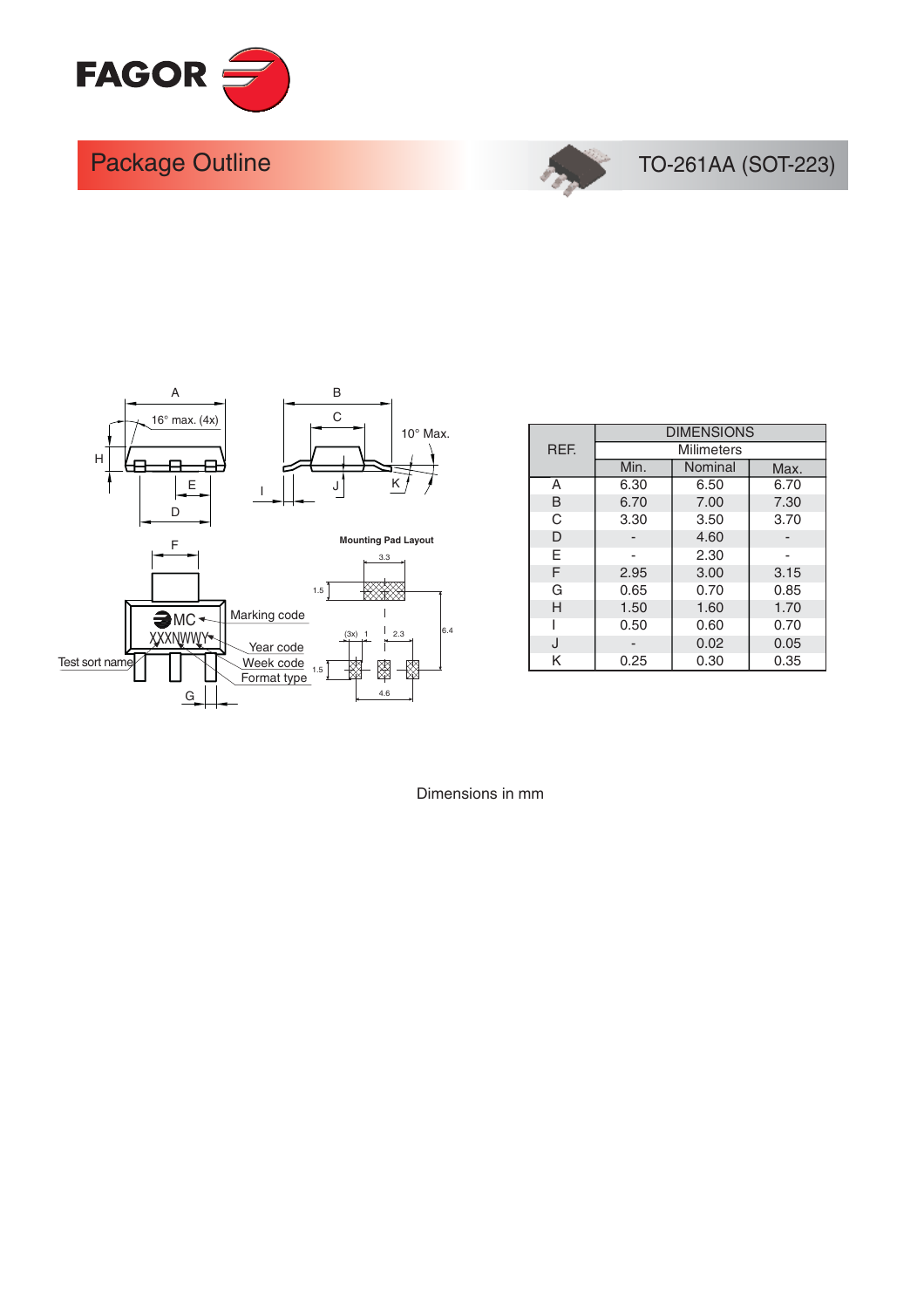





**Mounting Pad Layout** 



|                | <b>DIMENSIONS</b> |            |       |  |  |  |  |
|----------------|-------------------|------------|-------|--|--|--|--|
| <b>RFF</b>     |                   | Milimeters |       |  |  |  |  |
|                | Min.              | Nominal    | Max.  |  |  |  |  |
| A              | 2.18              | 2.3        | 2.39  |  |  |  |  |
| A <sub>1</sub> | $\Omega$          | 0.127      | 0.127 |  |  |  |  |
| b              | 0.64              | 0.75       | 0.89  |  |  |  |  |
| c2             | 0.46              | 0.51       | 0.56  |  |  |  |  |
| D              | 5.97              | 6.1        | 6.22  |  |  |  |  |
| E              | 6.47              | 6.6        | 6.73  |  |  |  |  |
| F1             | 5.20              | 5.34       | 5.46  |  |  |  |  |
| e              |                   |            |       |  |  |  |  |
| н              | 9.77              | 10.03      | 10.28 |  |  |  |  |
| L              | 1.31              | 1.44       | 1.57  |  |  |  |  |
| L2             | 0.46              | 0.51       | 0.56  |  |  |  |  |
| L <sub>3</sub> | 0.89              | 1.02       | 1.14  |  |  |  |  |
| L4             | 0.51              | 0.76       | 1.02  |  |  |  |  |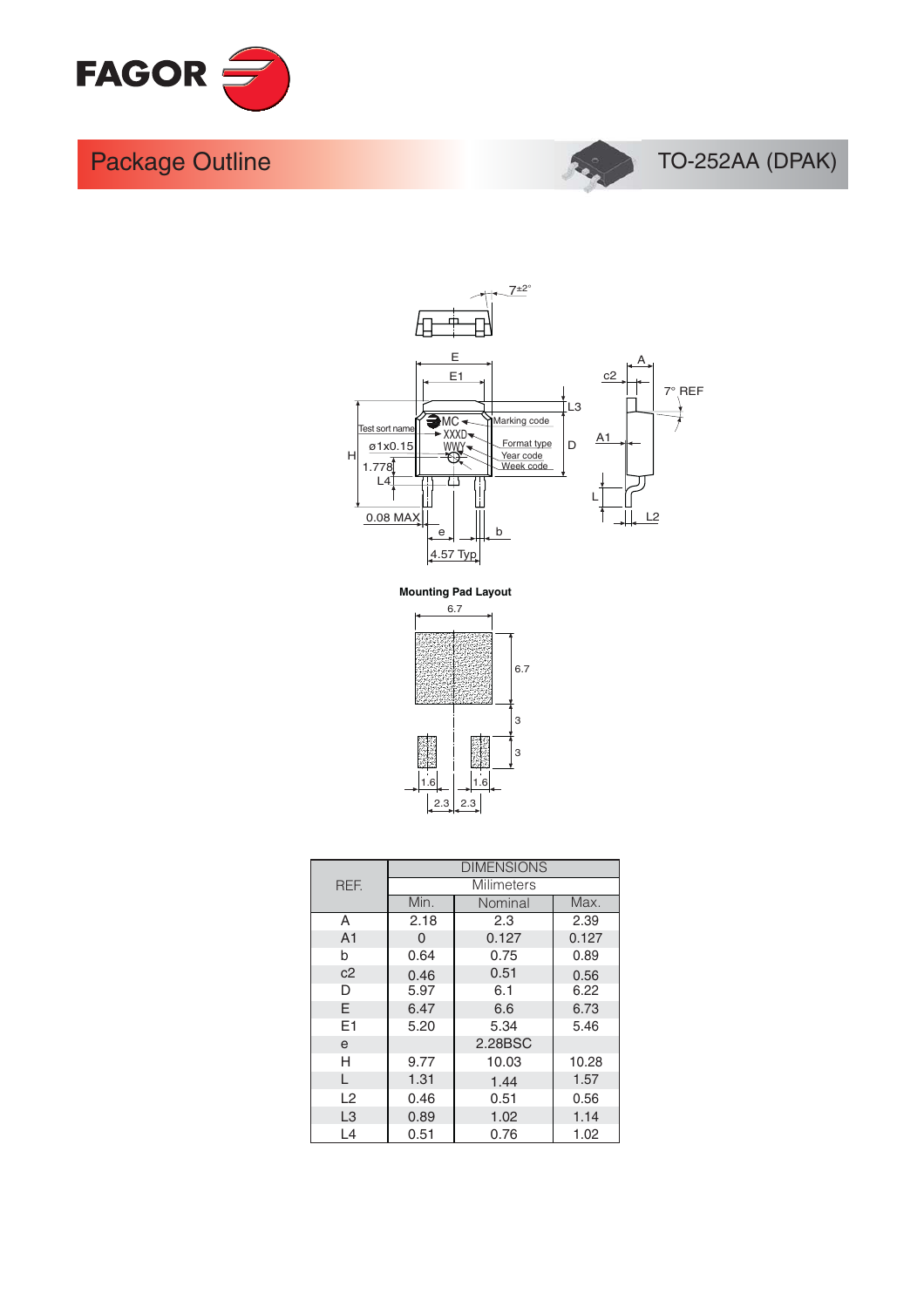



#### TO-263AB (D2PAK)



|                | <b>DIMENSIONS</b>          |                   |       |  |  |  |
|----------------|----------------------------|-------------------|-------|--|--|--|
| <b>REE</b>     |                            | <b>Milimeters</b> |       |  |  |  |
|                | Min.                       | Max.              |       |  |  |  |
| A              | 4.40                       | 4.45              | 4.60  |  |  |  |
| A <sub>1</sub> | 2.49                       | 2.50              | 2.69  |  |  |  |
| A2             | 0.03                       | 0.10              | 0.23  |  |  |  |
| B              | 0.70                       | 0.90              | 0.93  |  |  |  |
| B <sub>2</sub> | 1.14                       | 1.03              | 1.70  |  |  |  |
| C.             | 0.45                       | 0.45              | 0.60  |  |  |  |
| C <sub>2</sub> | 1.23                       | 1.23              | 1.36  |  |  |  |
| D              | 8.95                       | 9.00              | 9.35  |  |  |  |
| E              | 10.00                      | 10.25             | 10.40 |  |  |  |
| G              | 4.88                       | 5.15              | 5.28  |  |  |  |
| L              | 15.00                      | 15.40             | 15.85 |  |  |  |
| L2             | 1.27                       | 1.27              | 1.40  |  |  |  |
| L <sub>3</sub> | 1.40                       | 1.55              | 1.75  |  |  |  |
| M              | 2.40                       | 3.00              | 3.20  |  |  |  |
| R              |                            | 0.40 typ          |       |  |  |  |
| V <sub>2</sub> | $8^{\circ}$<br>$0^{\circ}$ |                   |       |  |  |  |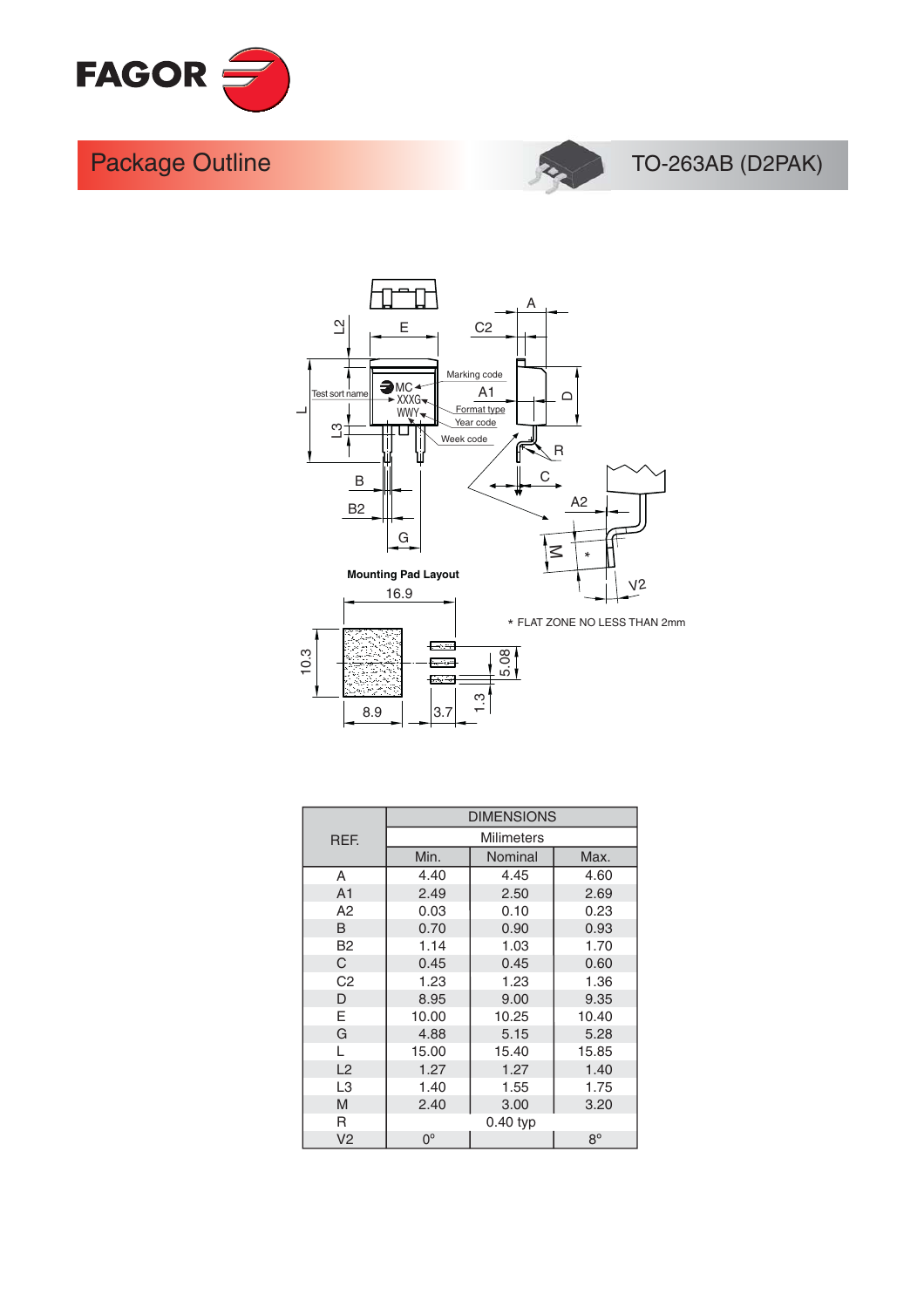

**TO-92** 

**TO-92** 



|      | <b>DIMENSIONS</b> |       |       |  |  |  |  |  |
|------|-------------------|-------|-------|--|--|--|--|--|
| REF. | <b>Milimeters</b> |       |       |  |  |  |  |  |
|      | Min.              | Typ.  | Max.  |  |  |  |  |  |
| Α    | 0.90              | 1.20  | 1.50  |  |  |  |  |  |
| B    | 4.40              | 4.60  | 4.80  |  |  |  |  |  |
| C    | 2.34              | 2.54  | 2.74  |  |  |  |  |  |
| D    | 1.07              | 1.27  | 1.47  |  |  |  |  |  |
| E    | 4.40              | 4.60  | 4.80  |  |  |  |  |  |
| F    | 12.70             | 14.10 | 15.50 |  |  |  |  |  |
| G    | 3.40              | 3.60  | 3.86  |  |  |  |  |  |
| Н    | 1.30              | 1.50  | 1.70  |  |  |  |  |  |
| a    | 0.38              | 0.44  | 0.51  |  |  |  |  |  |
|      | 0.33              | 0.41  | 0.51  |  |  |  |  |  |

1 May

**TO-92 (AMMO)** 



|      | <b>DIMENSIONS</b> |       |       |  |  |  |  |
|------|-------------------|-------|-------|--|--|--|--|
| REF. | <b>Milimeters</b> |       |       |  |  |  |  |
|      | Min.              | Typ.  | Max.  |  |  |  |  |
| А    | 0.90              | 1.20  | 1.50  |  |  |  |  |
| B    | 4.40              | 4.60  | 4.80  |  |  |  |  |
| C    | 4.96              | 5.08  | 5.20  |  |  |  |  |
| D    | 2.42              | 2.54  | 2.66  |  |  |  |  |
| Е    | 4.40              | 4.60  | 4.80  |  |  |  |  |
| F    | 12.70             | 14.10 | 15.50 |  |  |  |  |
| G    | 3.40              | 3.60  | 3.86  |  |  |  |  |
| н    | 1.30              | 1.50  | 1.70  |  |  |  |  |
| a    | 0.38              | 0.44  | 0.51  |  |  |  |  |
| b    | 0.33              | 0.41  | 0.51  |  |  |  |  |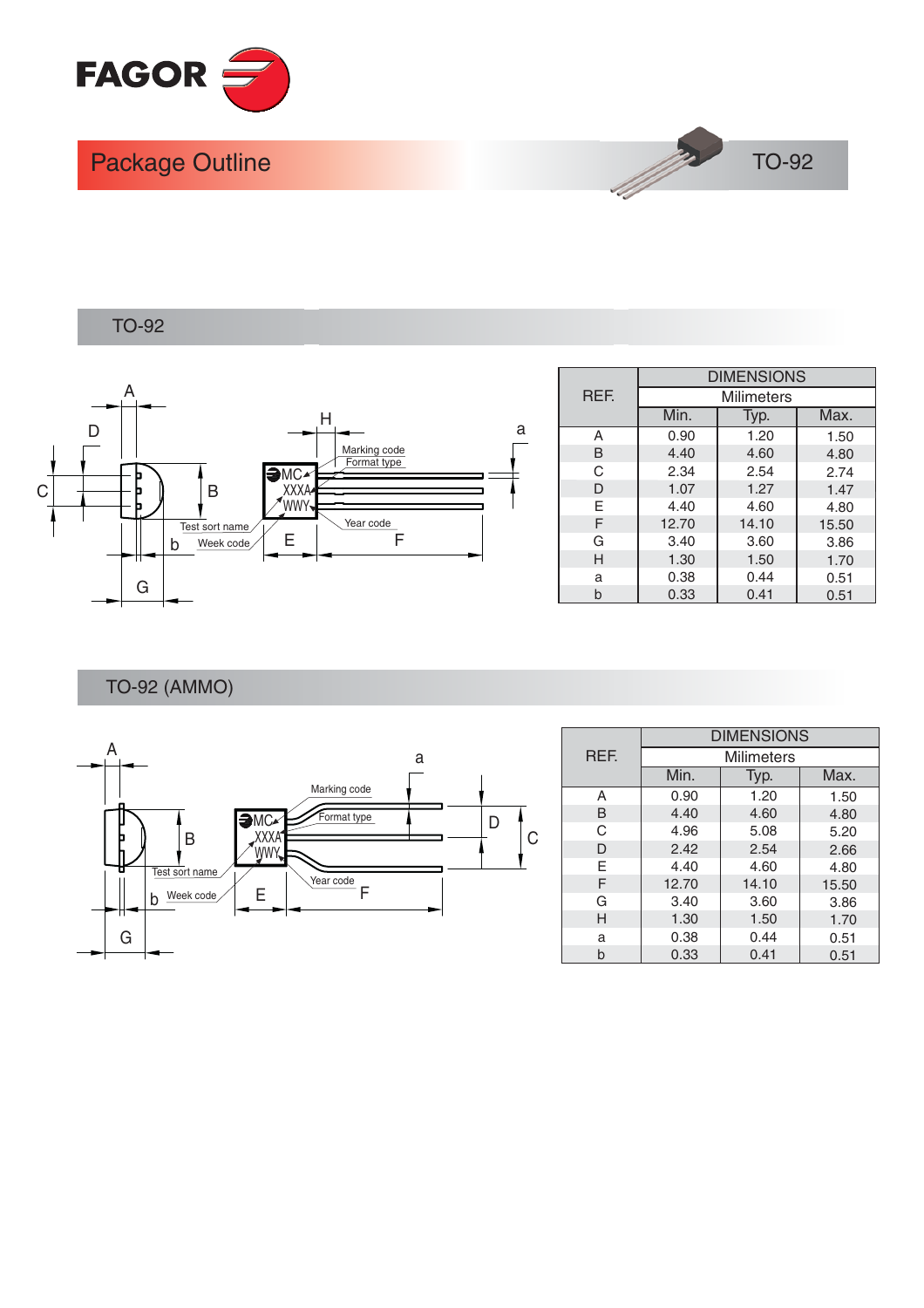



# TO-251AA (IPAK)



|                | <b>DIMENSIONS</b> |                   |      |  |  |  |
|----------------|-------------------|-------------------|------|--|--|--|
| REF.           |                   | <b>Milimeters</b> |      |  |  |  |
|                | Min.              | Nominal           | Max. |  |  |  |
| Α              | 2.19              | $2.30 \pm 0.11$   | 2.41 |  |  |  |
| A <sub>1</sub> | 0.89              | $1.08 \pm 0.19$   | 1.27 |  |  |  |
| b              | 0.50              | $0.70 \pm 0.20$   | 0.90 |  |  |  |
| b <sub>1</sub> | 0.70              | $0.92 \pm 0.22$   | 1.14 |  |  |  |
| c              | 0.43              | $0.51 \pm 0.08$   | 0.59 |  |  |  |
| c2             | 0.43              | $0.62 \pm 0.19$   | 0.81 |  |  |  |
| D              | 5.40              | $5.81 \pm 0.41$   | 6.22 |  |  |  |
| D <sub>1</sub> | 5.70              | $5.90 \pm 0.20$   | 6.10 |  |  |  |
| E.             | 6.35              | 6.73              |      |  |  |  |
| E1             | 5.20              | 5.46              |      |  |  |  |
| e              | 2.25              | $2.30 \pm 0.05$   | 2.35 |  |  |  |
| L              | 7.50              | $8.58 \pm 1.08$   | 9.66 |  |  |  |
| L1             | 1.90              | $2.10 \pm 0.20$   | 2.28 |  |  |  |
| L3             | 0.89              | $1.27 \pm 0.38$   | 1.65 |  |  |  |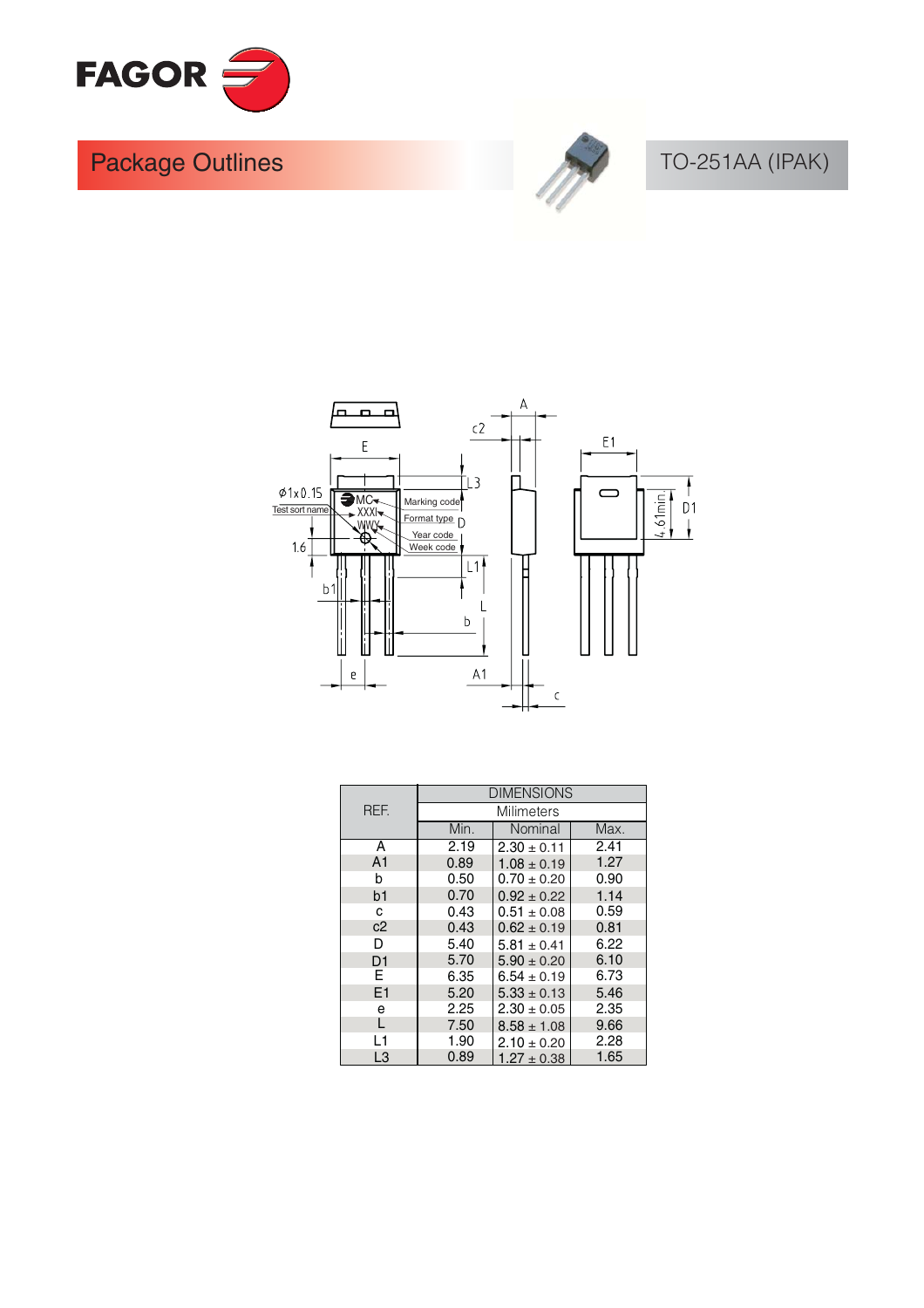





|                |                   | <b>DIMENSIONS</b> |  |  |  |
|----------------|-------------------|-------------------|--|--|--|
| REF.           | <b>Milimeters</b> |                   |  |  |  |
|                | Min.              | Max.              |  |  |  |
| A              | 4.47              | 4.67              |  |  |  |
| A <sub>1</sub> | 1.17              | 1.37              |  |  |  |
| A2             | 2.52              | 2.82              |  |  |  |
| b              | 0.71              | 0.91              |  |  |  |
| b <sub>2</sub> | 1.17              | 1.37              |  |  |  |
| C.             | 0.31              | 0.53              |  |  |  |
| D              | 14.65             | 15.35             |  |  |  |
| D1             | 8.50              | 8.90              |  |  |  |
| E.             | 10.01             | 10.36             |  |  |  |
| e              | 2.51              | 2.57              |  |  |  |
| e1             | 4.98              | 5.18              |  |  |  |
| H1             | 6.15              | 6.45              |  |  |  |
| L              | 13.40             | 13.96             |  |  |  |
| L1             | 3.56              | 3.96              |  |  |  |
| Ρ              | 3.735             | 3.935             |  |  |  |
| Q              | 2.59              | 2.89              |  |  |  |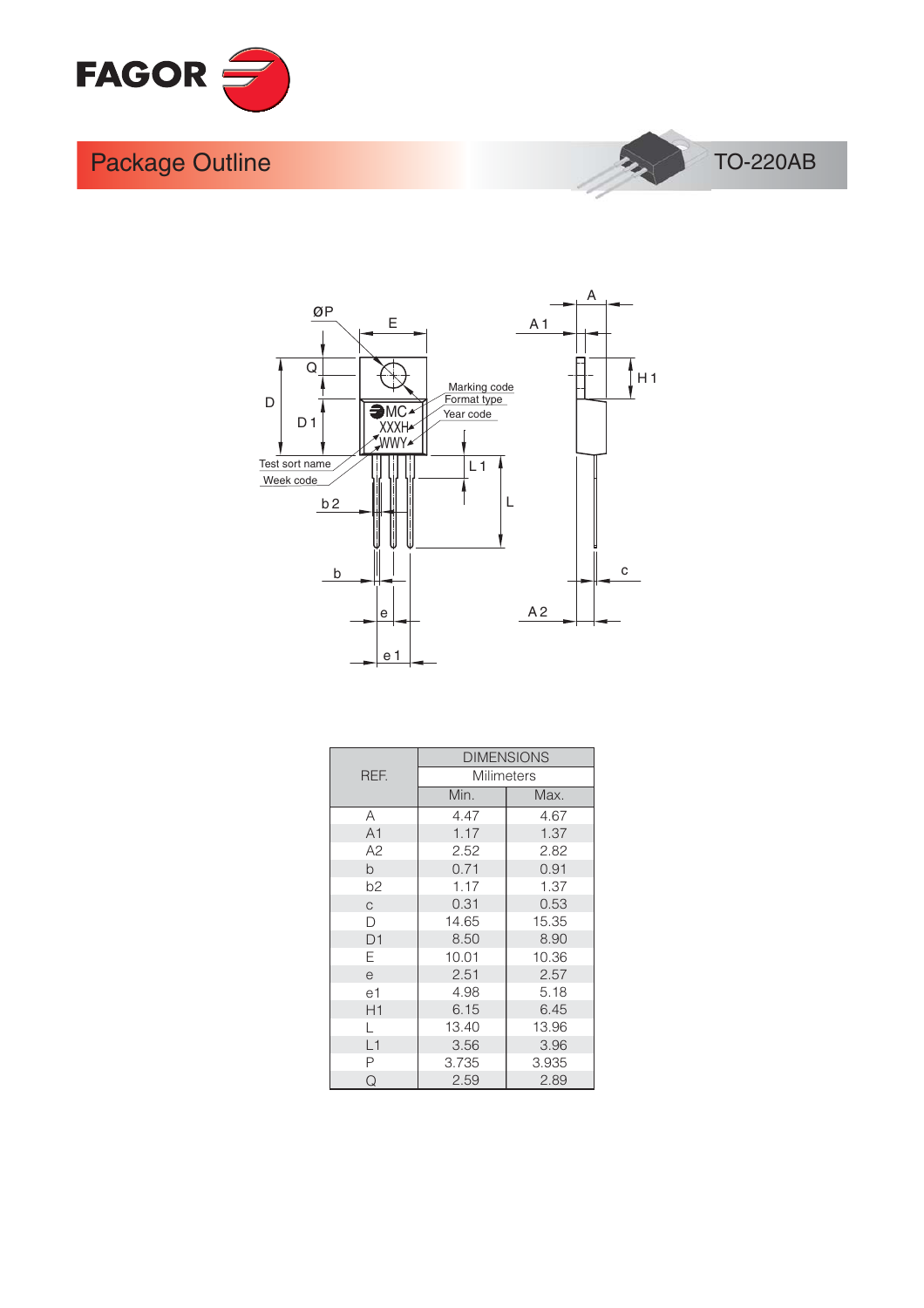



#### Optional with chamfer



|                | <b>DIMENSIONS</b> |                   |  |  |  |  |
|----------------|-------------------|-------------------|--|--|--|--|
| REF.           |                   | <b>Milimeters</b> |  |  |  |  |
|                | Min.              | Max.              |  |  |  |  |
| Α              | 4.32              | 4.62              |  |  |  |  |
| A1             | 1.21              | 1.29              |  |  |  |  |
| A2             | 2.40              | 2.70              |  |  |  |  |
| b              | 0.80              | 0.83              |  |  |  |  |
| b <sub>2</sub> | 1.40              |                   |  |  |  |  |
| $\mathsf{C}$   | 0.42              | 0.48              |  |  |  |  |
| D              | 15.5              | 15.68             |  |  |  |  |
| D <sub>1</sub> | 9.26              | 9.42              |  |  |  |  |
| Ε              | 10.08             | 10.24             |  |  |  |  |
| e              | 2.54              | 2.54              |  |  |  |  |
| e1             | 5.08              | 5.08              |  |  |  |  |
| H1             | 6.24              | 6.26              |  |  |  |  |
|                | 12.81             | 13.81             |  |  |  |  |
| L1             | 3.28              | 4.17              |  |  |  |  |
| Ρ              | 3.70              | 3.80              |  |  |  |  |
| Q              | 2.75              | 2.85              |  |  |  |  |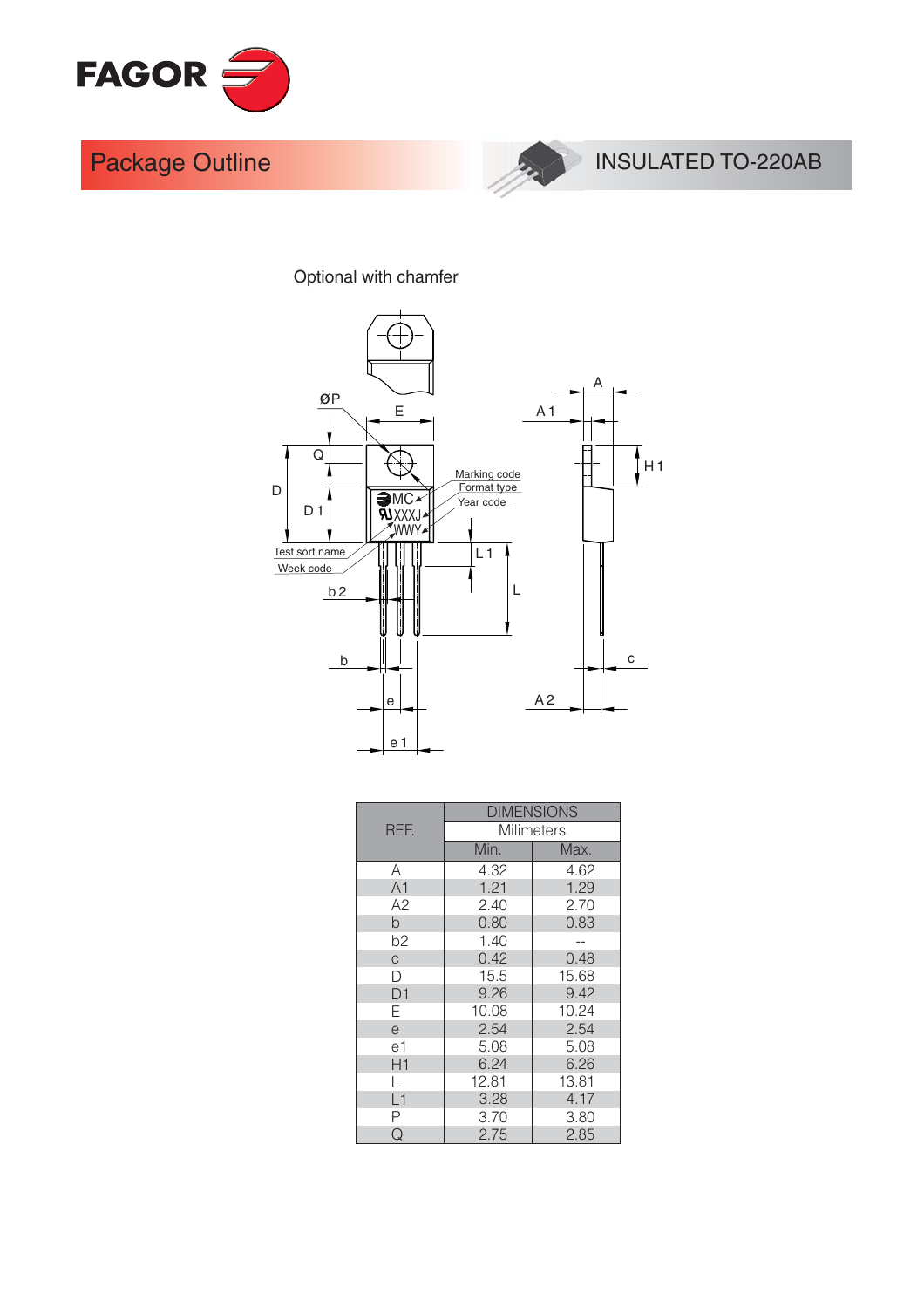





|                |       | <b>DIMENSIONS</b> |       |  |  |  |
|----------------|-------|-------------------|-------|--|--|--|
| REF.           |       | Milimeters        |       |  |  |  |
|                | Min.  | Nominal           |       |  |  |  |
| A              | 3.55  | 4.50              | 4.90  |  |  |  |
| B              | 2.34  | 3.00              | 3.70  |  |  |  |
| D              | 2.03  | 2.70              | 2.96  |  |  |  |
| E              | 0.35  | 0.60              | 0.70  |  |  |  |
| F              | 0.25  | 0.60              | 1.01  |  |  |  |
| F1             | 0.70  | 1.30              | 1.78  |  |  |  |
| F <sub>2</sub> | 0.70  | 1.70              | 1.78  |  |  |  |
| G              | 4.88  | 5.00              | 5.28  |  |  |  |
| G <sub>1</sub> | 2.34  | 2.50              | 2.74  |  |  |  |
| Н              | 9.65  | 10.15             | 10.67 |  |  |  |
| L              | 12.70 | 13.35             | 14.73 |  |  |  |
| L1             | 2.93  | 3.75              | 6.35  |  |  |  |
| L <sub>3</sub> | 26.90 | 28.35             | 31.20 |  |  |  |
| L <sub>6</sub> | 14.22 | 15.00             | 16.50 |  |  |  |
| L7             | 8.30  | 8.40              | 9.59  |  |  |  |
| Diam.          | 3.00  | 3.20              | 3.28  |  |  |  |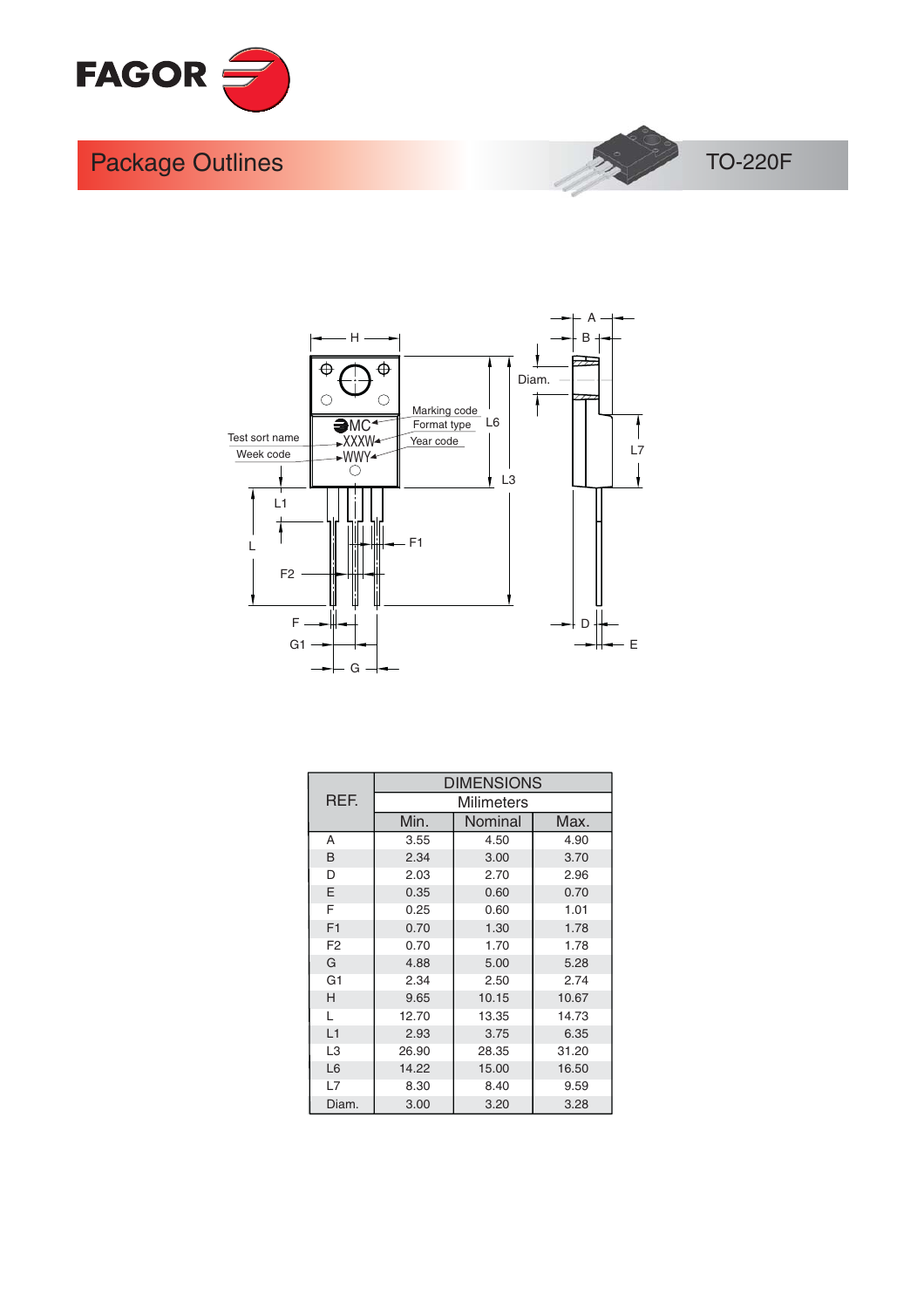





|            | A I |  |  |  | B   C   D   E   F   G   H   J                                                  | K | М |       |
|------------|-----|--|--|--|--------------------------------------------------------------------------------|---|---|-------|
| MAX        |     |  |  |  | 4.6   1.55   15.6   0.7   2.9   16.5   21.1   15.5   5.65   3.65   4.17   1.40 |   |   |       |
| l TYP      |     |  |  |  |                                                                                |   |   | 14.60 |
| <b>MIN</b> |     |  |  |  | 4.4   1.45   14.35   0.5   2.7   15.8   20.4   15.1   5.4   3.4   4.08   1.20  |   |   |       |

#### **DIMENSIONS** (mm)